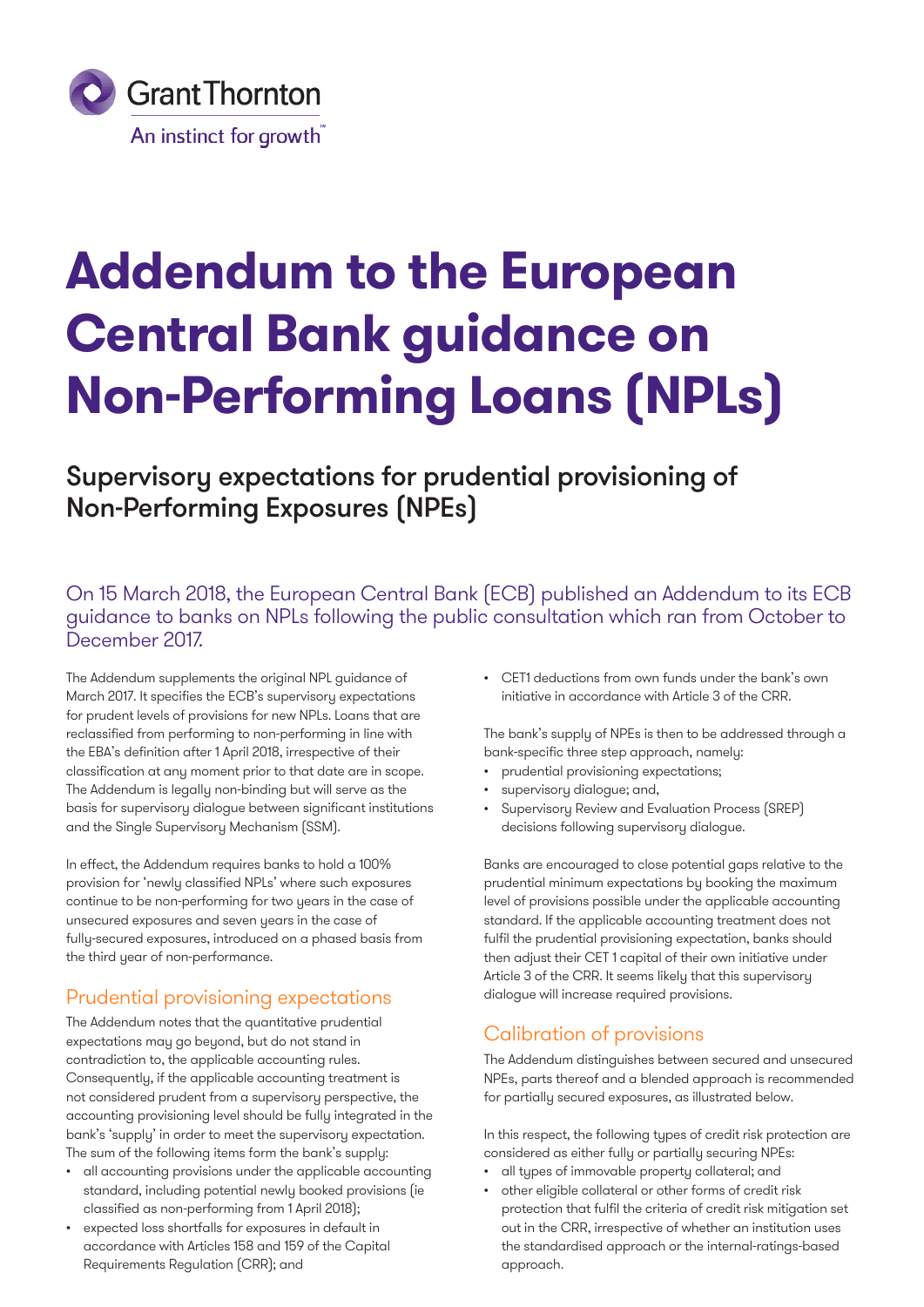

For fully and partially secured exposures, banks are expected to regularly review the collateral value in line with the NPL guidance and take any changes into account in a timely manner.

Credit protection must be capable of being realised in a timely manner. Where collateral has not been realised after several years following the classification of the underlying exposure as non-performing, either due to internal issues or issues beyond the bank's control, the collateral is expected to be treated as unsecured in the context of the Addendum. In this respect, it is expected that new NPEs meet the expected provisioning levels set out in the table below, in order to avoid cliff-effects during the seven year period.

| <b>NPE vintage</b> | <b>Unsecured part Secured part</b> |            |
|--------------------|------------------------------------|------------|
| $2 +$ years        | 100%                               |            |
| 3+ years           |                                    | 40%        |
| 4+ years           |                                    | 55%        |
| 5+ years           |                                    | <b>70%</b> |
| 6+ years           |                                    | 85%        |
| 7+ years           |                                    | 100%       |

The ECB considers that prudent provisioning implies the continuation of booking accounting provisions in line with banks' assessments and existing accounting principles. Only in the event that the accounting treatment applied is considered not prudent from a supervisory perspective may supervisors determine adequate measures on a case-by-case basis.

## Next steps for banks

SSM banks are expected to inform their Joint Supervisory Teams (JSTs) of NPE coverage levels by vintage for NPEs classified after 1 April 2018, with deviations to be carefully scrutinised.

The ECB will discuss with each bank divergences from the prudential provisioning expectations laid out in the Addendum. After this dialogue, and taking into account the bank's specific situation, JSTs will decide, on a case-by-case basis, whether and which supervisory measures are appropriate.

Although the incidence of new NPEs should be relatively low, the addendum introduces a new level of complexity into the provisioning approach adopted by banks and also creates two stocks of NPEs subject to different provisioning treatment.

Disclosures to the market will become more complex. In addition, this move by the ECB is also a challenge to the external auditors of SSM banks.

## Banks will need to revisit their provisioning policies as well assess the impact on the broader suite of credit management policies. Once again, data challenges may also arise.

The outcome of the supervisory assessment will be taken into account and formally incorporated for the first time in the 2021 SREP. Banks are advised to use the intervening period to review current underwriting policies and criteria to reduce the population of new NPLs.